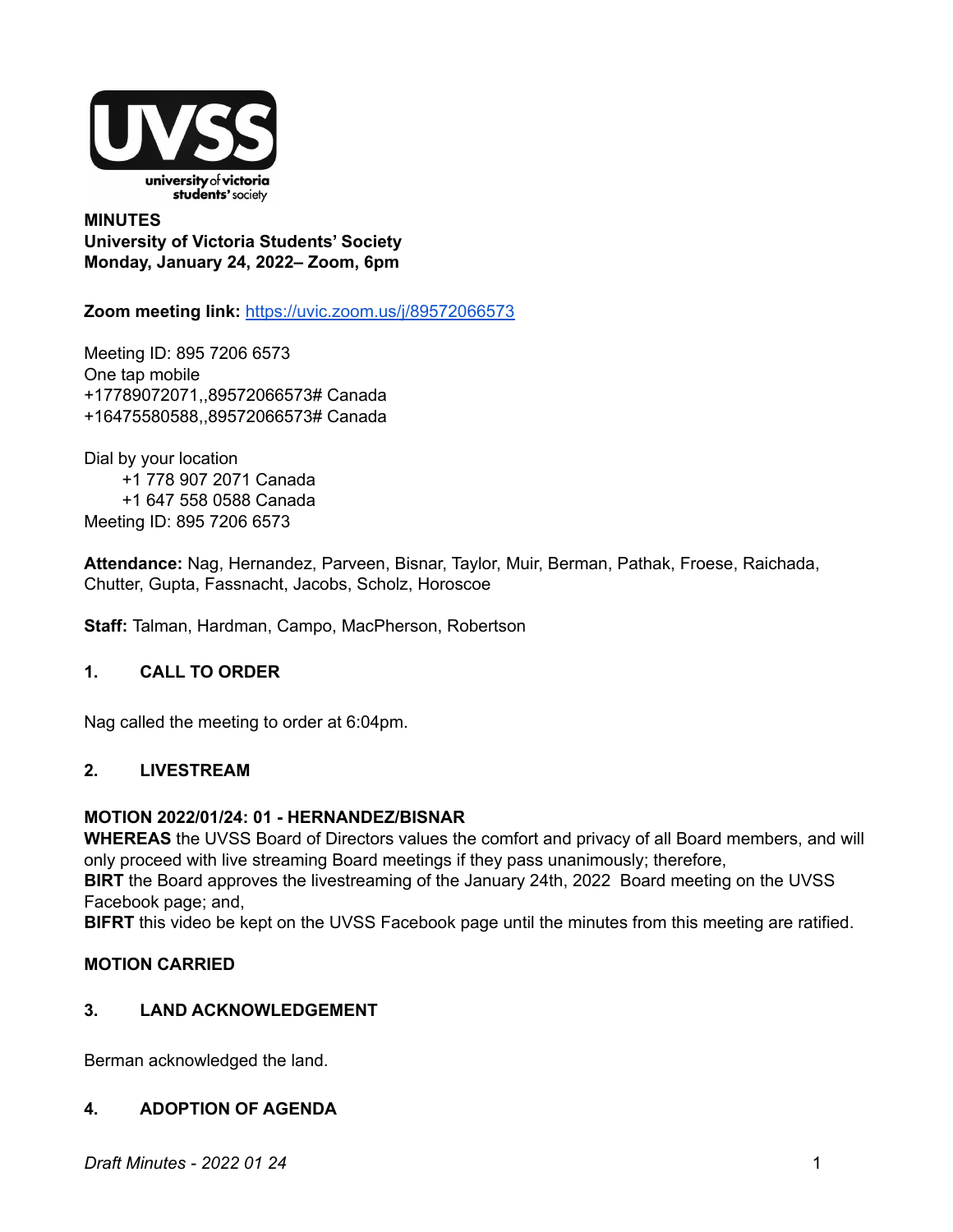# **a. Adoption of Agenda**

i. **2022/01/24**

# **MOTION TO ADOPT - MUIR/BISNAR**

# **MOTION TO AMEND - HERNANDEZ**

To add director reports from Nag and Fassnacht. **MOTION CARRIED**

**MOTION TO AMEND - HERNANDEZ/BISNAR** To add MOTION on speaking rights to Agenda.

# **MOTION CARRIED**

#### **MOTION CARRIED**

- **b. Adoption of Minutes**
	- i. **2022/01/10**

# **MOTION TO ADOPT - PATHAK/FASSNACHT MOTION TO AMEND - JACOBS/PATHAK** To add Jacobs director report to last meeting minutes. **MOTION CARRIED**

# **MOTION CARRIED**

# **5. PRESENTATIONS & ANNOUNCEMENTS**

# **a. PRESENTATIONS**

**b. ANNOUNCEMENTS**

# **6. REPORTS**

#### **a. EXCLUDED MANAGERS**

# **b. PORTFOLIOS**

- 1. Campaigns and Community Relations
- 2. Finance and Operations
- 3. Outreach and University Relations
- 4. Student Affairs
- 5. Events
- 6. International Student Relations

# **COMMITTEES AND COUNCILS**

- 1. Electoral
- 2. Executive Committee

*Draft Minutes - 2022 01 24* 2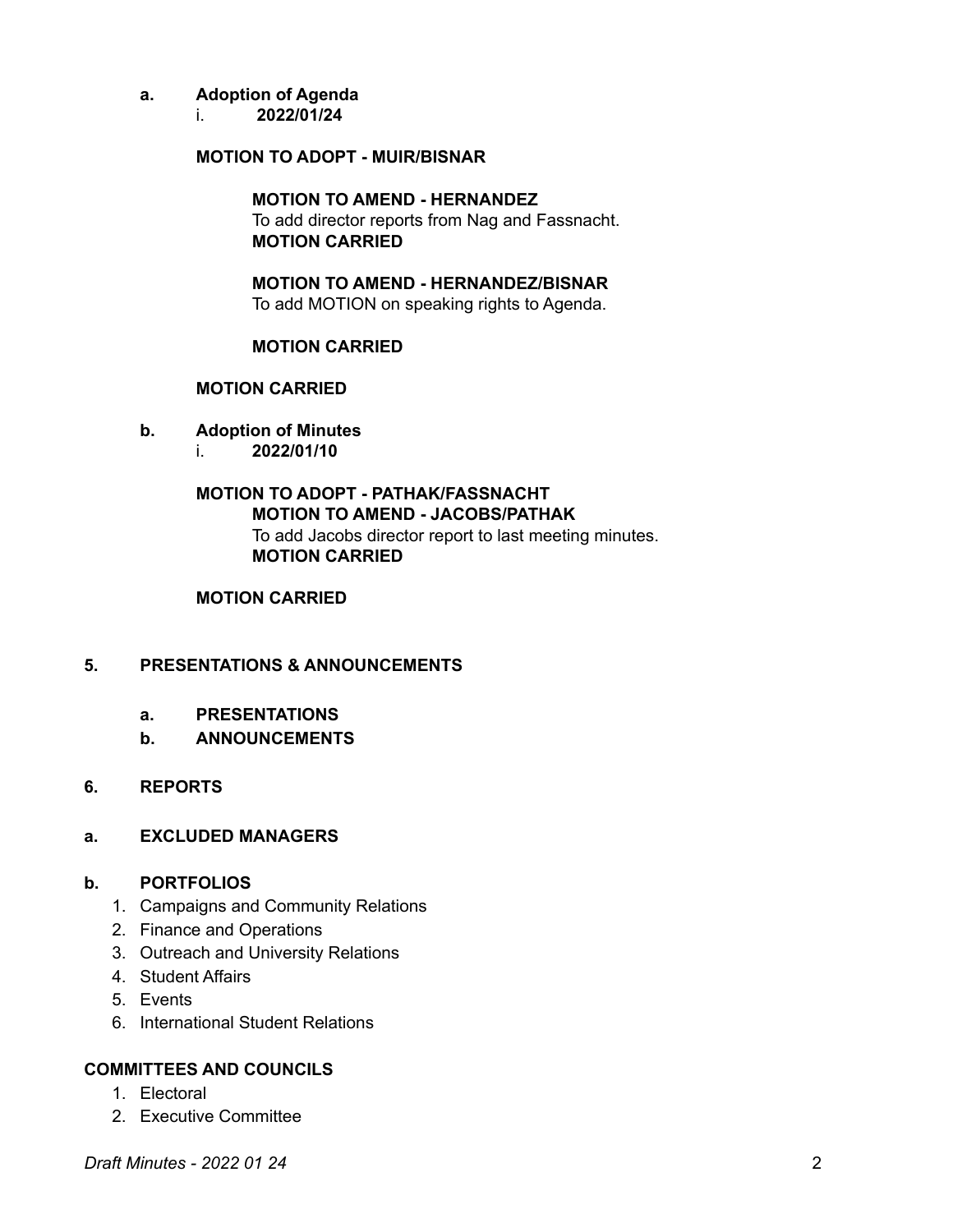- 3. Food Bank & Free Store
- 4. Peer Support Centre

# **CONSTITUENCY ORGANIZATIONS & NSU**

- 1. GEM
- 2. NSU
- 3. Pride
- 4. SOCC
- 5. SSD

# **7. QUESTION PERIOD (15 mins)**

#### **8. EMAIL MOTIONS**

# **MOTION 2022/01/12- TAYLOR/ROXAS**

**WHEREAS** the UVSS values of Social Justice and Decolonization are explicit about the UVSS's commitment to confronting transantagonism and transphobia; and,

**WHEREAS** there has been a recent spree of transphobic vandalism on campus; therefore, **BIRT** the UVSS Board signs on to the following statement about transphobia on campus. <https://uvss.ca/2022/01/14/against-transphobia/>

# **MOTION CARRIED**

# **RECOMMENDED BY ELECTORAL COMMITTEE**

# **MOTION 2022/1/14: HERNANDEZ**

**WHEREAS** the previously ratified Chief Electoral Officer, Ali Calladine, is unable to fulfill the duties of the position; therefore,

**BIRT** the Board accept the resignation of Ali Calladine from the Chief Electoral Officer position with a date of December 23rd; and,

**BIFRT** Alannah James is ratified as Chief Electoral Officer for the Spring 2022 UVSS Elections.

# **MOTION CARRIED**

# **RECOMMENDED BY ELECTORAL COMMITTEE MOTION 2022/1/14: HERNANDEZ**

**BIRT** Matthew Watters is ratified as Adjudicator for the Spring 2022 UVSS Elections.

# **MOTION CARRIED**

# **RECOMMENDED BY ELECTORAL COMMITTEE MOTION 2022/1/14: HERNANDEZ**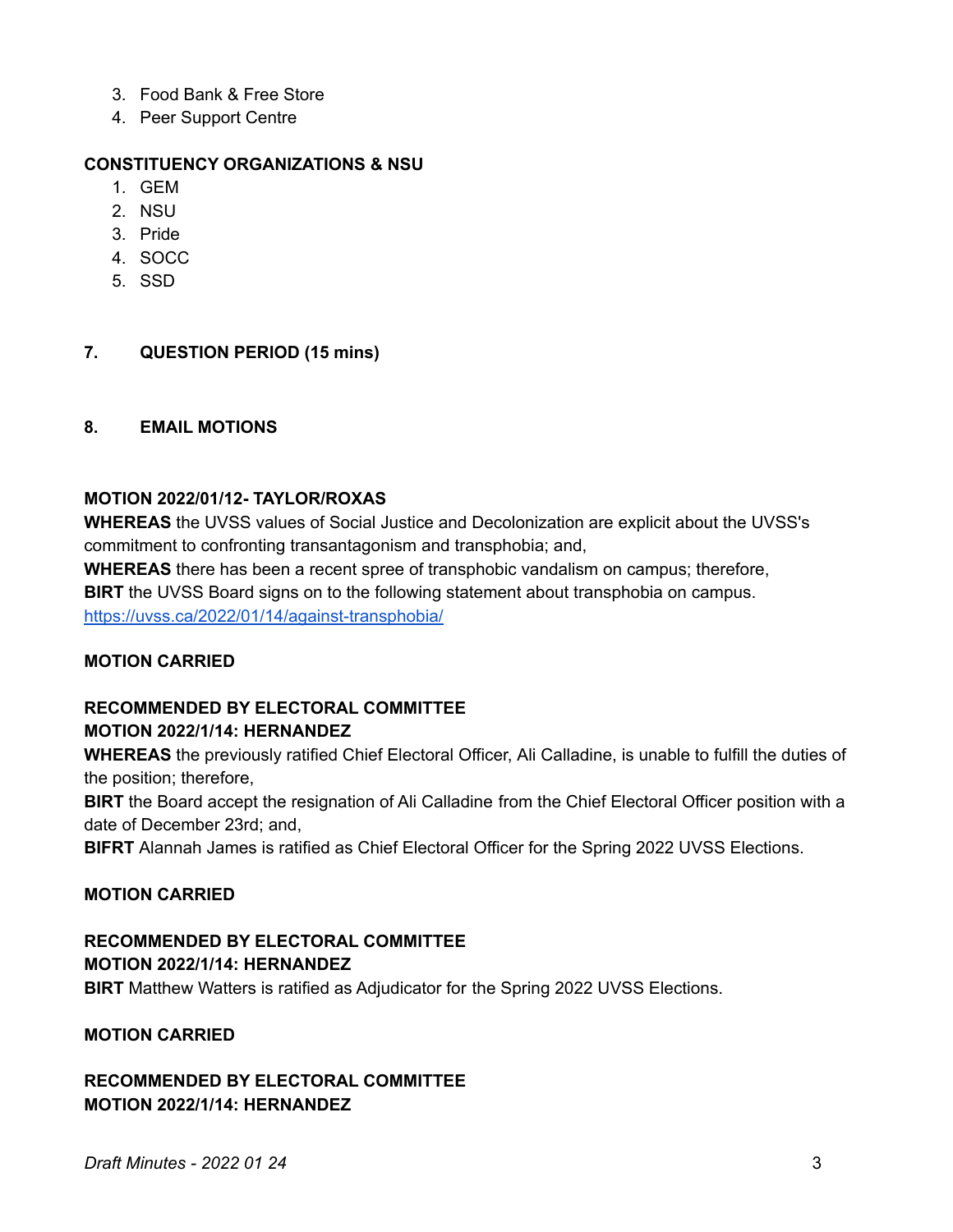**BIRT** Greg Atkinson, Owen Pachal, and Marcus Hadley are ratified as the arbitration panel members for the Spring 2022 UVSS Elections.

# **MOTION CARRIED**

# **9. MAIN MOTIONS**

# **MOTION 2022/01/24: 02 - SCHOLZ/TAYLOR**

**WHEREAS** the Board has received an email statement of notification, and the following statement attached to this agenda (Appendix A); therefore,

**BIRT** the Board of Directors accept the resignations of Marran Dodds, Q Roxas, and Robin Pollard from the positions of Director of Outreach and University Relations, Director of Events, and Director of Campaigns and Community Relations respectively.

# **MOTION CARRIED**

# **MOTION 2022/01/24: 03 - SCHOLZ/BISNAR**

**WHEREAS** there are currently vacancies in the Lead Director positions of Director of Outreach and University Relations, Director of Events, and Director of Campaigns and Community Relations; and, **WHEREAS** UVSS Bylaws state that the Board may elect a director to fill a vacancy in Lead Director positions as an interim Lead Director; therefore,

**BIRT** nominations are open for UVSS Directors at Large or Advocacy Group reps to fill the following positions:

- Director of Outreach and University Relations: no nominees
- Director of Events: no nominees
- Director of Campaigns and Community relations: no nominees

# **MOTION CARRIED**

# **MOTION 2022/01/24: 04 - HERNANDEZ/PATHAK**

**WHEREAS** UVSS Board meetings usually only involve Board and Manager discussion, except during Question Period; and,

**WHEREAS** MOTION 2022/01/24: 04 this evening pertains to the agenda of the Semi-Annual General Meeting (SAGM), which encourages student involvement, and this year includes student-submitted motions; therefore,

**BIRT** the UVSS Board extend speaking rights, limited to 3 minutes speaking time, to student members who are not on the Board, for the duration of this motion.

# **MOTION CARRIED**

# **MOTION 2022/01/24: 05 - HERNANDEZ/JACOBS**

**BIRT** the Board accepts the following agenda (Appendix B) for the UVSS Semi-Annual General Meeting on February 17, 2022.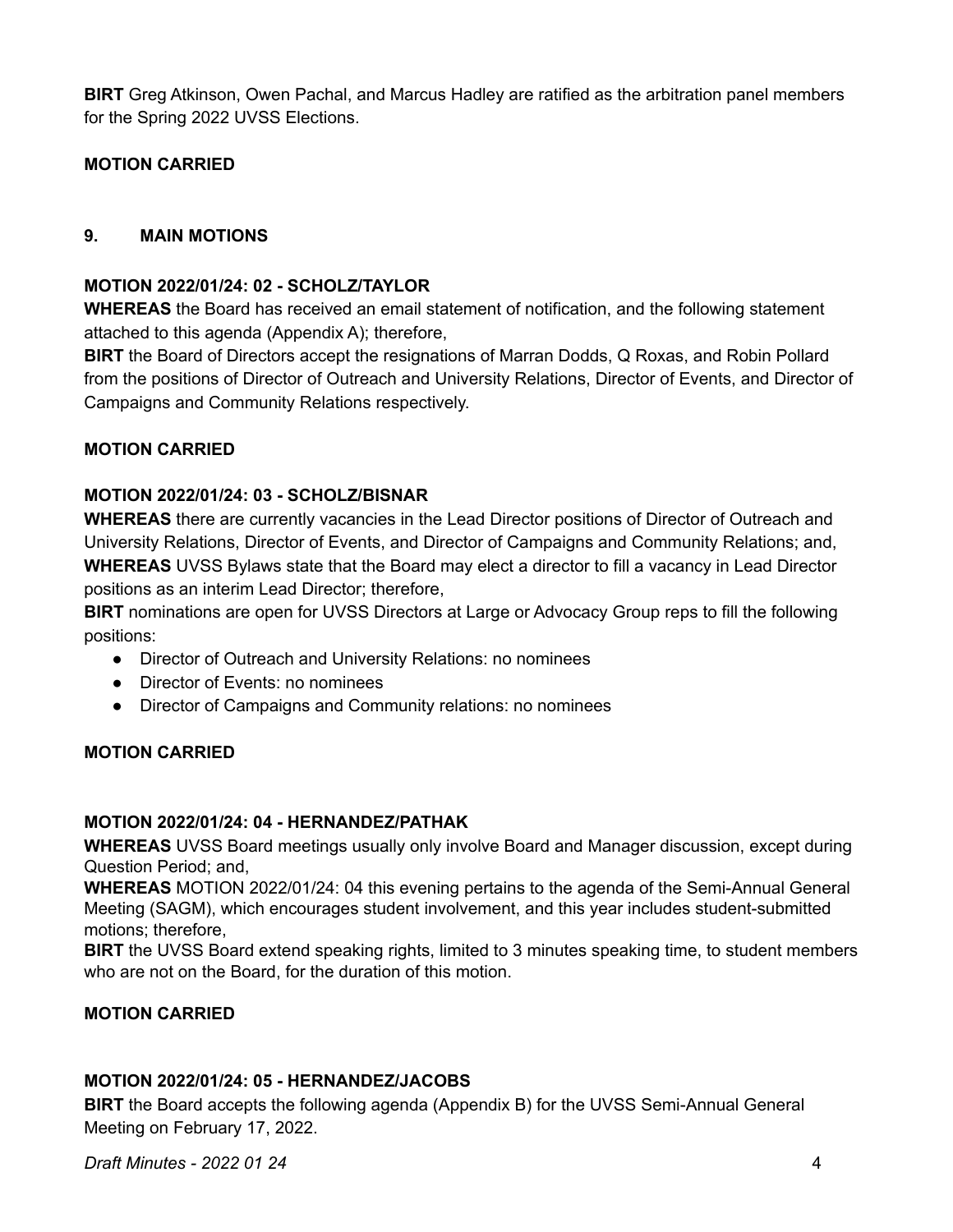# **MOTION TO AMEND - BISNAR/JACOBS**

To discuss and approve the SAGM Agenda motion by motion.

# **MOTION TO AMEND - HERNANDEZ/JACOBS**

To add the following motion to the SAGM Agenda:

# **MOTION 2022/01/24 - FASSNACHT/**

**WHEREAS** The Director of International Student Relations is expected to lead their own portfolio, write their term's strategic plan, participate in executive meetings, run their own committee, advocate for their constituents; and

**WHEREAS** The Director of International Student Relations consistently produces work on par with Lead Directors, as evidenced by director reports;

**BIRT** The following motion be added to the 2022 SAGM agenda:

#### "**MOTION 2022/02/17 - FASSNACHT /**

**WHEREAS** The Director of International Student Relations is expected to lead their own portfolio, participate in executive meetings, and run their own committee; and, **WHEREAS** The Director of International Student Relations does considerable work in the UVSS without adequate compensation for it; **BIRT** the Bylaws be amended as follows:

# **12.6 Salary and Honoraria for Non-Lead Directors**

- a. Non-Lead Directors **except the Director of International Student Relations** shall be given honoraria for services rendered during their time in office.
- b. The honoraria paid to Non-Lead Directors **except the Director of International Student Relations** shall be \$50 per month.
- c. Non-Lead Directors fulfilling **except the Director of International Student Relations shall fulfill** all of the duties outlined in Bylaw 8: Duties and Responsibilities of Directors, and Board of Directors Policy Section 1, Part 1.3 b., in order to receive the honoraria.
- d. Personnel Committee shall ensure that all Non-Lead Directors **except the Director of International Student Relations** fulfill the duties outlined in c. before they receive their honoraria.
- **e. The Director of International Student Relations shall be paid for services rendered during their term of office.**
	- **i. The salary and benefits paid to the Director of Student Relations shall be established at a rate equivalent to other Lead Directors and increased by 1% annually.**
	- **ii. The Director of International Student Relations is required to work a minimum of 15 paid hours and may work up to 20 paid hours a week, and is entitled to paid leave and sick time as per Board of Directors policy.**

**BIFRT** this change comes into effect on May 1st, 2023."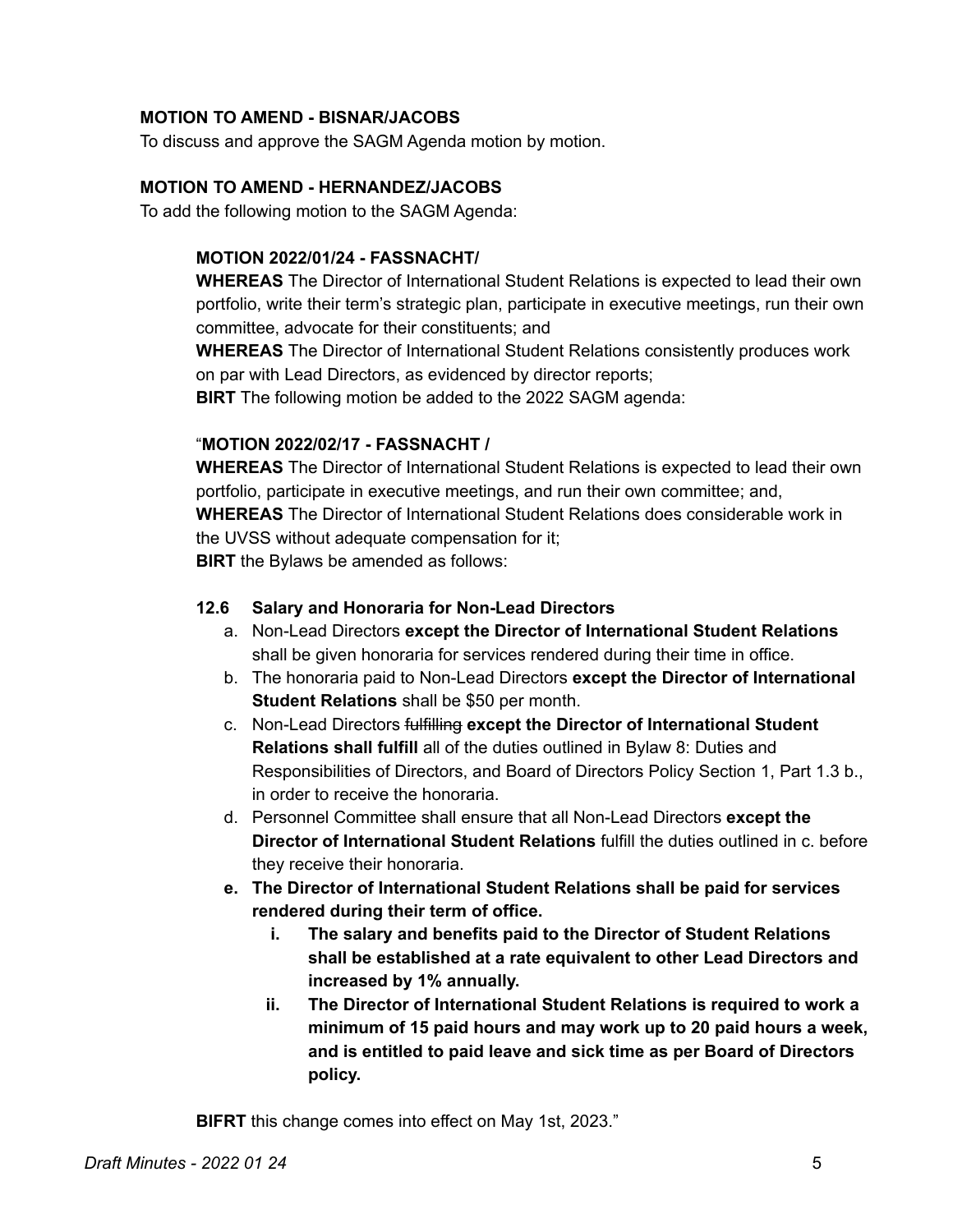# **MOTION CARRIED**

#### **VOTE ON SAGM MOTIONS - BISNAR/JACOBS**

- **● MOTION 01 - MOTION CARRIED (**9 yes; 4 abstain ; 1 no)
	- Noted abstention: Hernandez

# **MOTION TO RECESS - BISNAR/PATHAK** Recess for 10 minutes**. MOTION CARRIED**

#### **(SAGM MOTIONS CONTINUED)**

- **● MOTION 02 - MOTION CARRIED** (10 yes; 0 abstain; 2 no)
- **● MOTION 03 - MOTION DEFEATED** (10 No; 1 abstain; 0 yes)
	- Noted abstention: Froese
- **● MOTION 04 - MOTION CARRIED** (10 yes)

### **MOTION CARRIED**

# **RECOMMENDED BY POLICY DEVELOPMENT COMMITTEE**

### **MOTION: 2022/01/24: 06 - BISNAR/BERMAN**

**BIRT** Board of Directors policy section 3, part 1, "Board Meetings" is amended as follows:

#### **3.1.2 Scheduling and Notice Requirements**

- a. Directors shall be given a minimum of 48-hours' notice of a meeting of the Board of Directors. This notice must include the meeting date, start time, and location.
	- i. In extraordinary circumstances (for example, extreme weather), notice may be provided less than 48-hours, but no less than 24-hours, in advance of the meeting; however, the agenda must be provided with at least 24-hours' notice (as per Bylaw 5.3.b)
	- ii. The Board shall take additional steps to ensure that members are provided sufficient notice.
- b. All agenda items shall be submitted to the Research & Communications Manager and the Director of Outreach and University Relations no later than 9am on the Friday preceding the Board of Directors meeting, if that meeting takes place on a Monday, in order to be included in the agenda. If the Board meeting is not on a Monday, then all agenda items shall be submitted 72-hours prior to the Board meeting in order to be included in the agenda.
	- i. Directors shall submit all agenda items at least 72-hours in advance of irregularly scheduled Board meetings in order for them to be included in the agenda.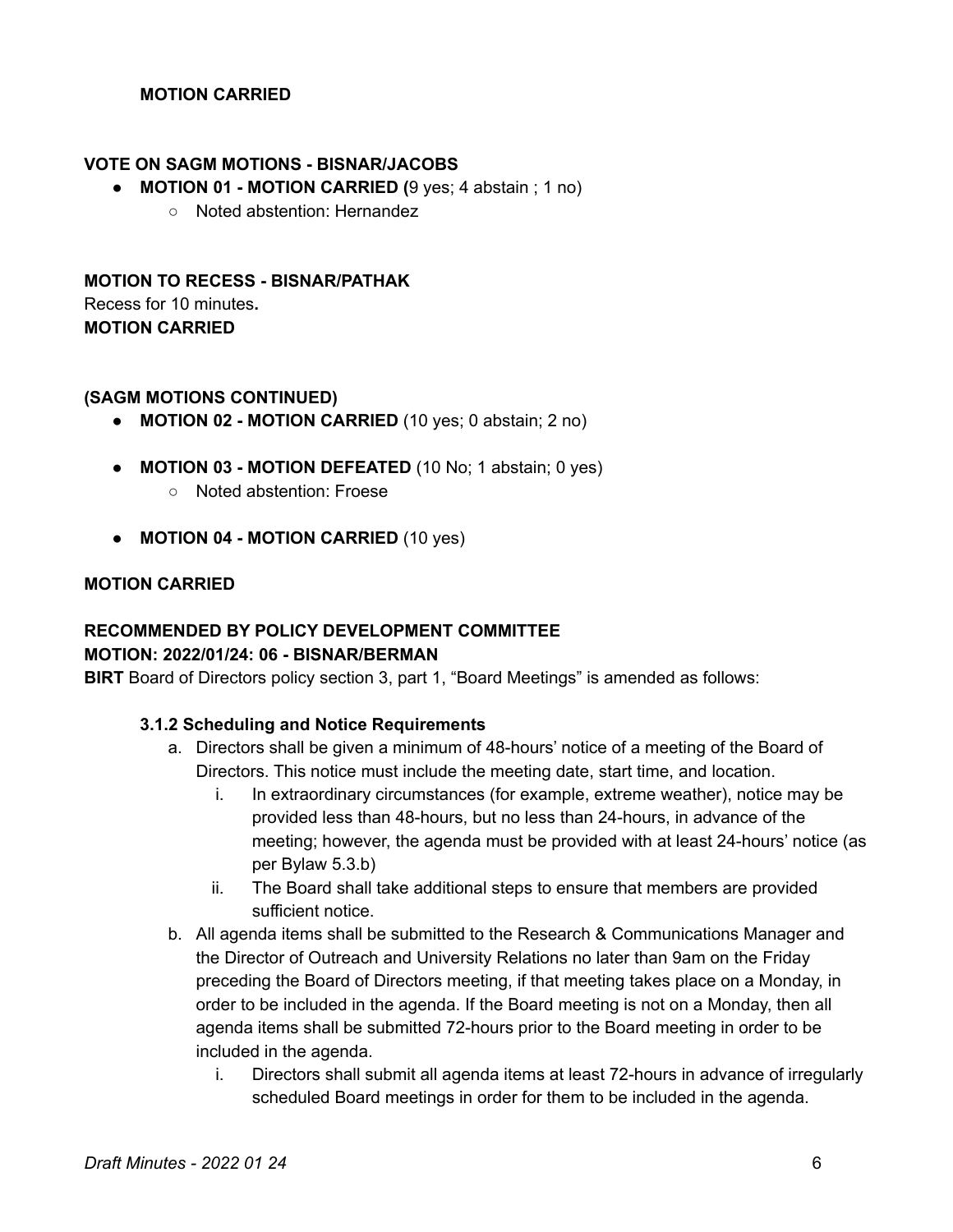- **ii. If there are no agenda items submitted to the Research & Communications Manager and the Director of Outreach and University Relations preceding the meeting, the meeting will be cancelled.**
- c. Agenda items that require a decision to be made before the next regularly scheduled board meeting shall be placed in a section called 'Priority Business'. 'Priority Business' shall be the first section under 'Main Motions' and shall precede 'Old Business' and 'New Business'.
- d. Regularly scheduled board meetings shall be a maximum of five (5) hours. Board meeting lengths may only be extended by a 2/3 majority vote of the Board.
- e. Draft minutes from Board of Directors Meetings shall be distributed to directors no later than 48-hours prior to the next board meeting, and shall clearly read "Draft Minutes".
- f. Approved minutes shall be posted on the UVSS website in a timely manner. The Board shall make every effort to broadcast Board meetings to all members.
	- i. Board meetings may only be broadcast after a unanimously approved motion at the start of each Board meeting.
	- ii. Recordings may be kept online until the minutes from the broadcasted meeting have been ratified.
	- iii. The ability of the Board to broadcast Board meetings shall be detailed during Board Orientation.
- g. The Board shall seek to schedule Board of Directors on dates other than religious and other culturally significant holidays

# **3.1.5 Online Voting**

- **a. In the case that a resolution must be resolved before the next scheduled board meeting, the Board of Directors may hold an online vote over email or via another approved platform of Board communication**
- **b. The email vote must include the motion, a short motivation, and a deadline by which board members are expected to vote**
	- **i. The deadline by which board members are expected to vote shall be no sooner than 36 hours after the motion is sent to the board**
	- **ii. Deadlines may vary depending on operational need, but will be clearly communicated within the email**
- **c. As per Bylaw 5.3.c, a certain number of board members must vote before the deadline to ensure that quorum is reached:**
	- **i. a minimum of nine [9] directors during the months of September to April inclusive**
	- **ii. a minimum of seven [7] directors during the months of May to August inclusive**
- **d. The record of votes will be kept by the Chair and shall be provided to a staff member or Director upon request (as per BOD Policy 3.1.1.f)**
- **e. The online motion and the result of the vote shall be included in the minutes of the next Board of Directors meeting**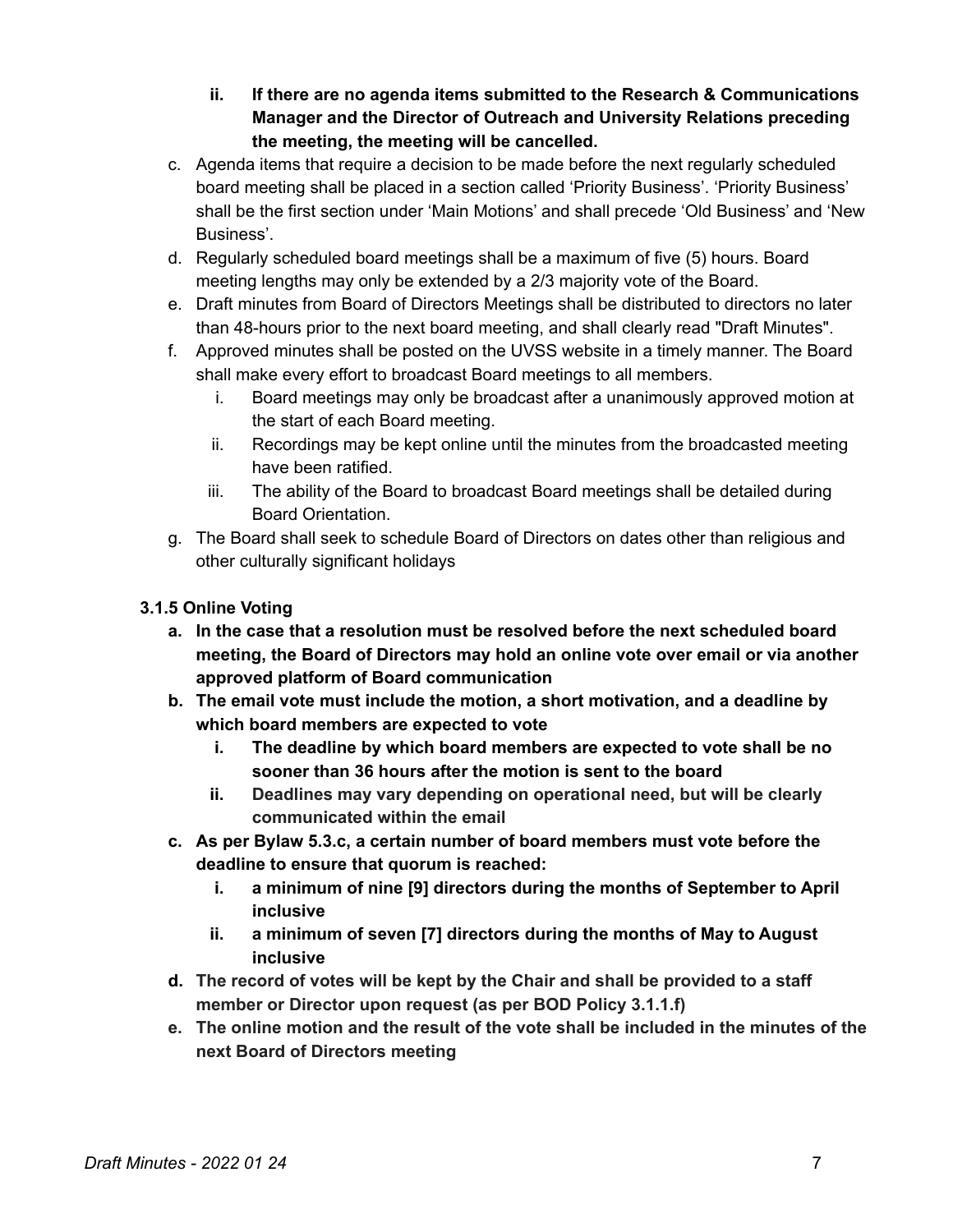# **MOTION CARRIED**

### **MOTION 2022/01/24: 07 - BISNAR/BERMAN**

**WHEREAS** the 2020/2021 Board of Directors had previously approved this referendum question; therefore,

**BIRT** the Board of Directors approve the following question to go to a referendum and held in conjunction with the 2022 elections to the UVSS Board of Directors, including the same campaign period and voting days:

"*Are you in favour of establishing a fee of \$1.50 per full-time student per semester and \$0.75 per part-time student per semester, starting in September 2022 and ending in August 2027, to evaluate and fund environmental sustainability initiatives for the UVSS (including, but not limited to: hardware, software, new windows, heat pumps, the recycling program, solar panels and student-led initiatives)?"*

**BIFRT** the Board is in favour of the question and endorses the 'yes' side of the referendum; and **BIFRT** the Board select Nigel Bisnar to be the official proponent.

#### **MOTION CARRIED**

# **MOTION TO RECESS - BISNAR/HERNANDEZ**

Recess for 5 minutes **MOTION CARRIED**

#### **MOTION 2022/01/24: 08 - HERNANDEZ/BERMAN**

**WHEREAS** the stand-up fridge original to the building is no longer functioning and a necessary piece of equipment to keep product cold.

**BIRT** The UVSS allocate up to \$3000 from the Major Capital Fund to purchase a replacement fridge for Bean There.

# **MOTION CARRIED**

#### **MOTION 2022/01/24: 09- HERNANDEZ/FASSNACHT**

**BIRT** the following list of clubs are ratified without funding

- Pre-Vet
- UVic Kpop Club
- UVic Crypto Club
- Bureau of Sociology Students (BOSS)
- UVIC Germanic & Slavic Studies Course Union
- UVic Formula Racing
- UVIC Robotics club
- Iranian Students Association UVic
- UVic NDP
- UVIC Ismaili Students Association
- uvic car club.
- UVIC Conservative club
- UVIC HOPE club

*Draft Minutes - 2022 01 24* 8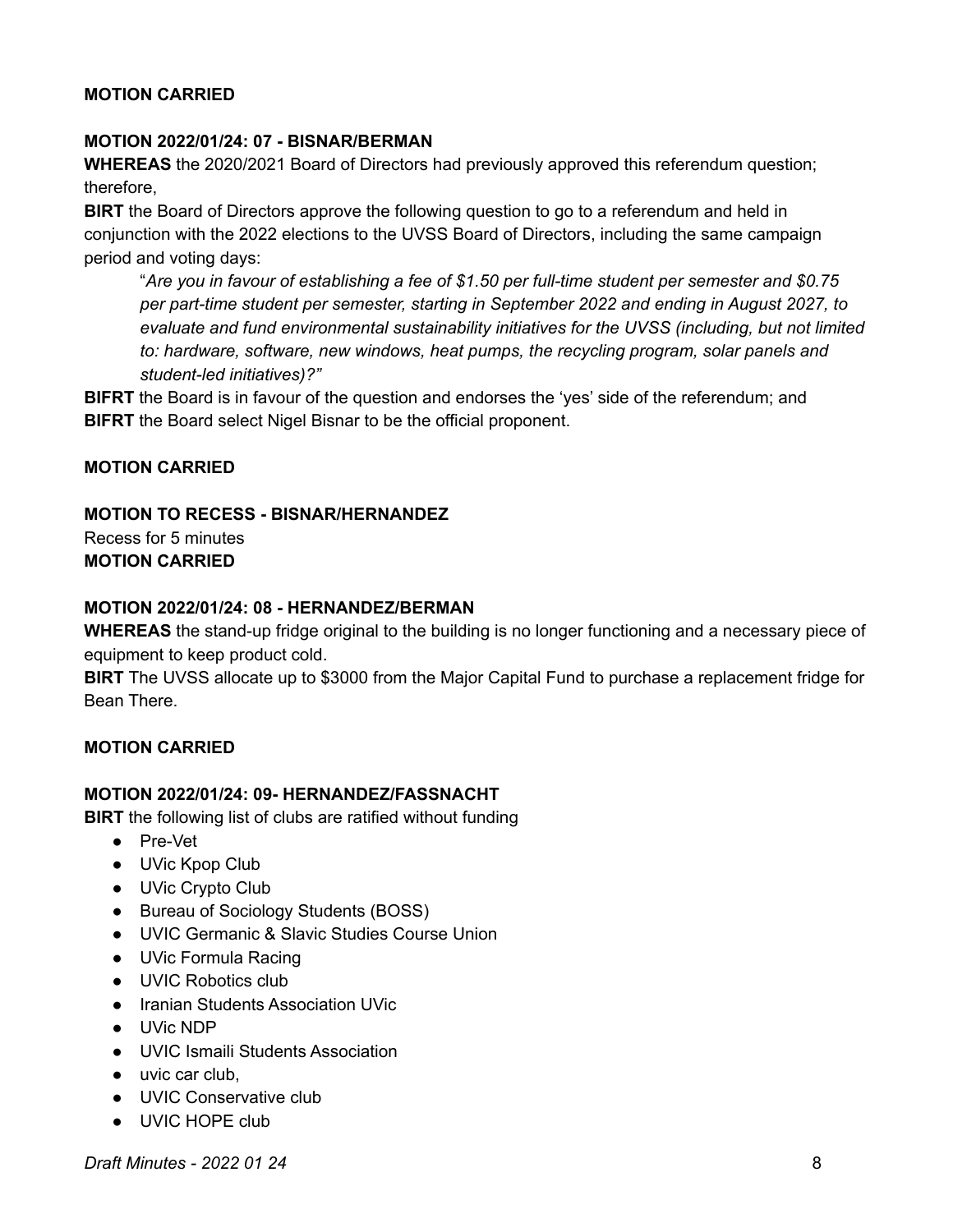- AUVic Club
- UVic BC Young Liberal club.

# **MOTION CARRIED**

# **MOTION 2022/01/24: 10 - HERNANDEZ/BISNAR BIRT the following list of Course Unions are ratified**

● Uvic Student Music Educators Association (UVSMEA)

# **MOTION CARRIED**

**MOTION TO MOVE IN CAMERA - FROESE/HERNANDEZ** Moved in camera at 8:45pm. **MOTION CARRIED**

- **10. IN-CAMERA**
	- **a. Legal**
	- **b. Personnel Committee Report**

**MOTION TO MOVE OUT OF CAMERA - PATHAK/BISNAR** Meeting moved out of camera at 10:07pm. **MOTION CARRIED**

**11. MEETING TIMES**

**The next meeting scheduled by the Board of Directors is: Monday, February 7th, 2022** on Zoom (online).

- **12. ADJOURNMENT**
- **13. BOARD DIRECTORS' REPORTS**

# **Marran Dodds (76.25 hours)**

- *UVSS Committees/Meetings*
	- Leads Meeting
	- Member Outreach Committee
	- Executive Committee
	- Events Committee
	- Operational Relations Committee
	- Policy Development Committee
- *Ongoing Projects/Collaborations*
	- Book Club
		- Planned and liaised with co-coordinator
		- Hosted open session of Book Club
	- SAGM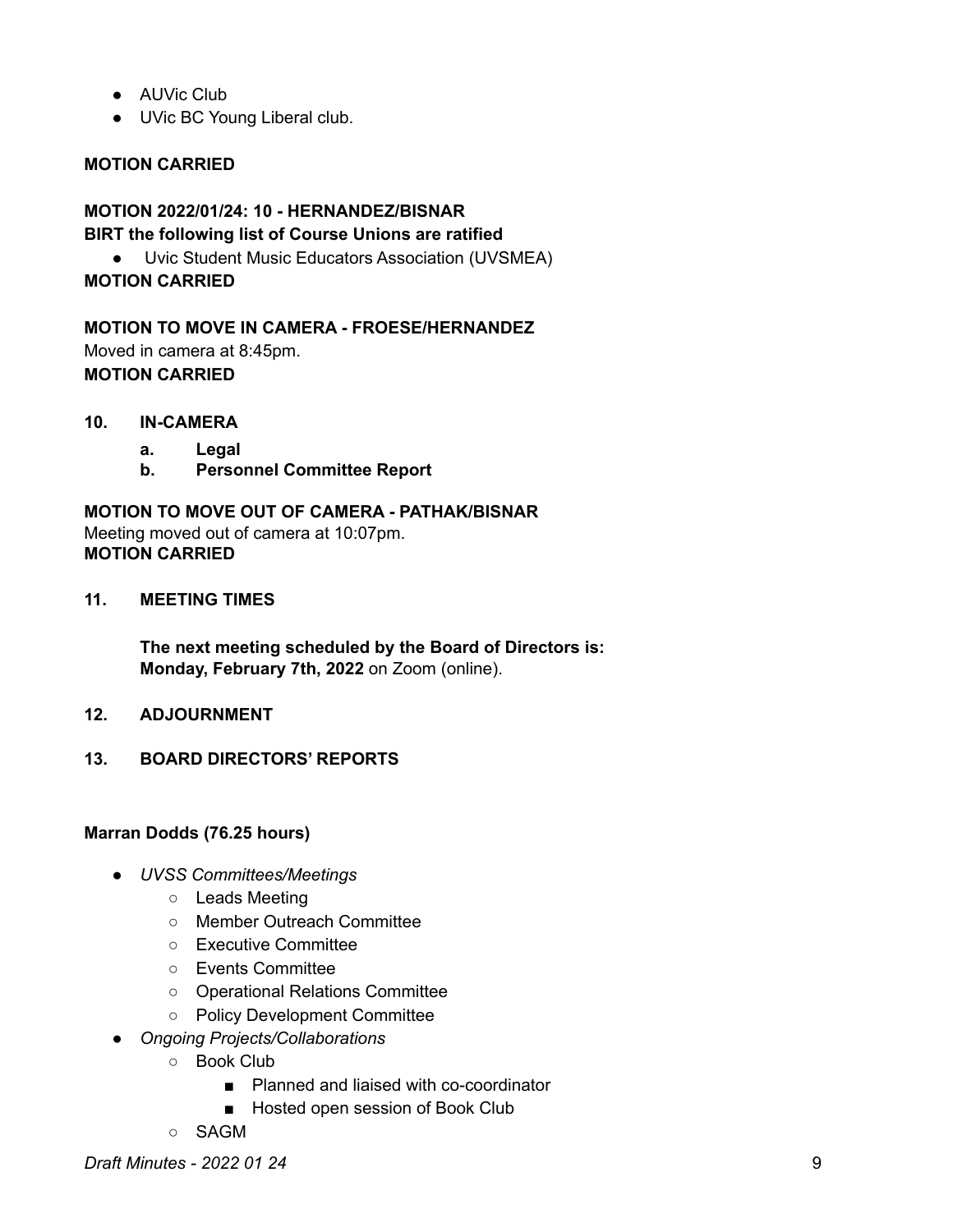- Planning and preparation
- Created content for UVic Instagram Takeover
- *Administrative and Other*
	- Emails, administration, and organizing
	- Prepping for committee meetings/creating agendas/scheduling meetings
	- Communications and meetings with directors and excluded management
	- Planned and prepared for portfolio wrap up and hand off

# **Robin Pollard (70 hours)**

- Emails and admin
	- Closing things up and tying up loose ends
	- Emails and private messages communicating my resignation
	- Resignation letter (view appendix of the agenda)
	- Exec meetings
	- Leads Meeting
	- Meeting with Q and Marran
	- Meeting with EJ
	- Meeting with Stef
	- Training manual updates
	- Review of FOG EDI job proposal
	- C and CCU days photo
	- Meeting with SH
	- $\circ$  Leads meetings and/or meetings with Marran and Q (daily)
	- Meeting with Amanda
- LGC
	- o SVAW emails
	- Divest
	- Organizing next meeting
	- Reinvestment campaign
	- Agenda
	- SVAW Feb planning meetings
	- LGC Meeting (AVP and UVSS) and planning for new year
- Safer Use
	- Reschedule naloxone training
- General
	- Emails and admin
	- Response to UVic announcement about exams shifting online
	- Strat planning update (in below)
	- Office tidy in prep for break
- SaferUse
	- Naloxone training (15 people)
	- Looking into First Aid Training options for spring semester
	- First Aid training social media and graphics planning
- Rent with Rights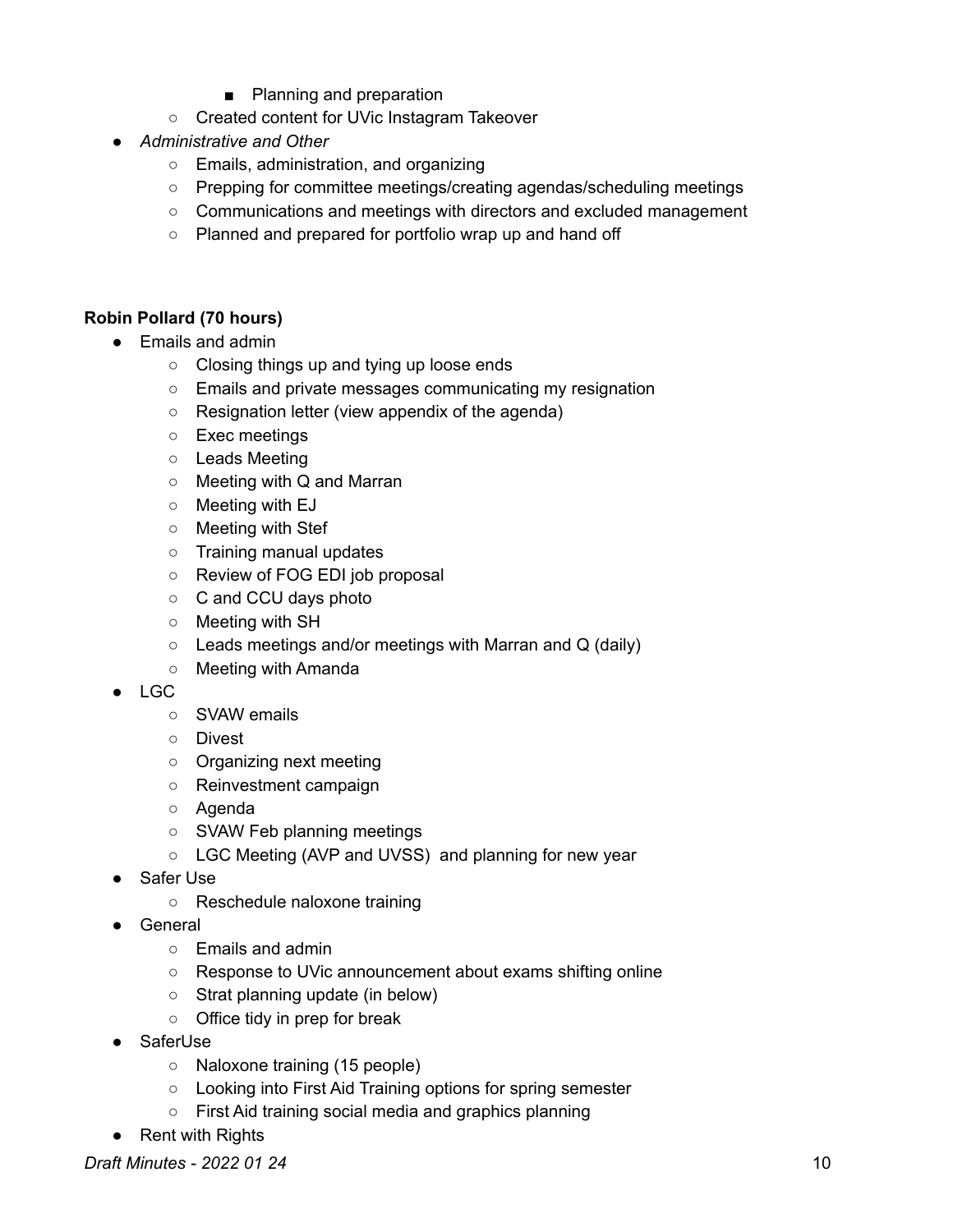○ Oak Bay housing-- meeting with Jen Vorbrock

# **Q Roxas (87 hours)**

- Admin
	- Responding to email inquiries from internal, external contacts
	- Setting Spring committee schedule with other Leads
	- Bureaucratic and administrative HR organization regarding resignation
	- Leads Meetings
	- Start of semester check in and planning
	- Executive Meetings
	- Meeting with Luca
	- Meetings with OSL for advocacy matters
	- Operational Relations Meeting
	- Board Meeting
	- Correspondence with portfolio DALs
	- Events Committee
	- Personnel correspondence and responsibilities
	- Meeting with Events DALs
	- Member OutreachBook Club
	- Sharing info and communications with members + newly registered
	- Holding Book Club sessions
	- Researching possible titles for next meetings
	- Organizing honoraria for facilitators
- Advo
	- Writing/editing transantagonism statement and motion with Pride
	- Correspondence, organization, inquiries to UVic offices re transantagonism
	- Planning other advocacy action items
	- Handling student inquiries and following up with advocacy
- **Events** 
	- Reaching out to several UVic offices regarding possible events and collaborations
	- Creating tentative plans and ideas for events given the current protocols and campus environment
- Wrapping Up
	- Extensive list-making, admin work, etc for wrapping up portfolio and allowing for smooth interim director to take over
	- Director's Manual updating
	- Drafting letter to board, UVic offices, perms and terms, coordinators, etc.
	- HR meetings
	- Organizing Drive, files, office etc. for next person

# **Mariel Hernández (66 Hours)**

*Meetings, Committees, and Administrative Work*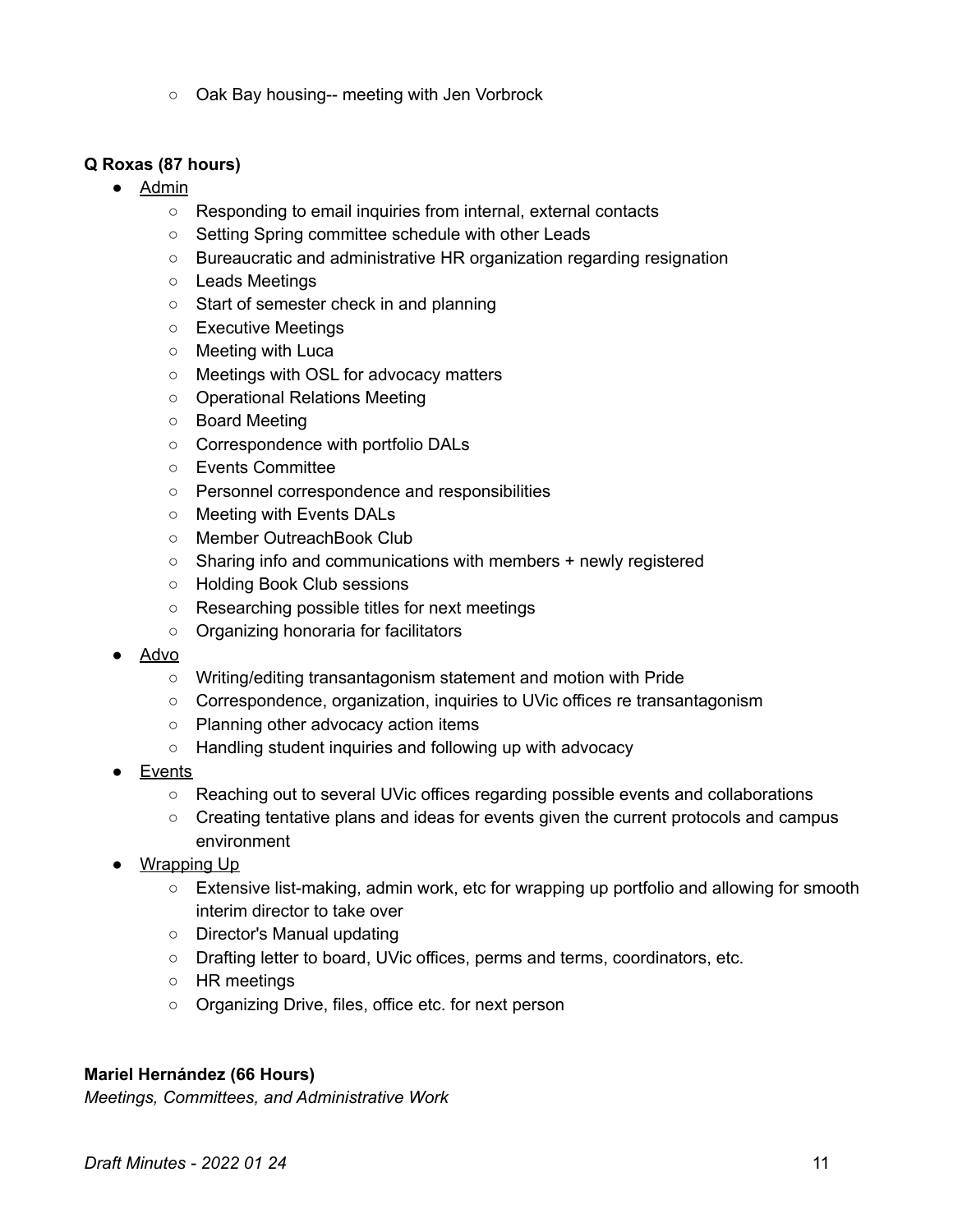- Attended UVSS Committees: Executive, Leads, one-on-one meetings with Advocacy and Affiliated groups,
- Uvic Meeting Dec 6
- Hosted office hours virtually, in-person, and answered impromptu student questions
- Sign cheques

*Clubs and Course Unions*

- Club and course union Council on Jan 10th, confirmed ratification, allocated funds, communicated with missing clubs/course unions
- CCU Days media planning, filming videos, corresponding with clubs and course unions
- Held meeting with Course Unions and PDUs Jan 19th
- Support for club planning, feedback on new projects

# **Dipayan Nag (70 hours)**

- Internal Meeting
	- Leads Meetings
	- Meetings with ED
	- Meetings with ASM
	- Meetings with GM
	- Meetings with DaL
- Board and Committee Meetings
	- Board Meeting
	- Executive Committee
	- Leads Meeting
- Portfolio Work
	- Business profitability
	- Responsible Investment policy
	- UVSS BOD committees
	- Business Plans
	- Ecofoot Business
- External Meeting
	- Meeting with OSL
	- Senate Standing Committee Open session on Online Class Structure and policy
- Other Administrative and Miscellaneous tasks
	- Replying to emails.
	- Cheque Approving
	- Agendas and Minutes for Meetings
	- Hot Lunch Program

# **Joshua Fassnacht (9.75 hours)**

- ISR Portfolio (3.25 hours)
- $\bullet$  JF + SP (1 hour)
- International tuition letter finalization (1 hour)
- $\bullet$  JF + TW/ICS (1 hour)
- $\bullet$  JF + MH (.25 hours)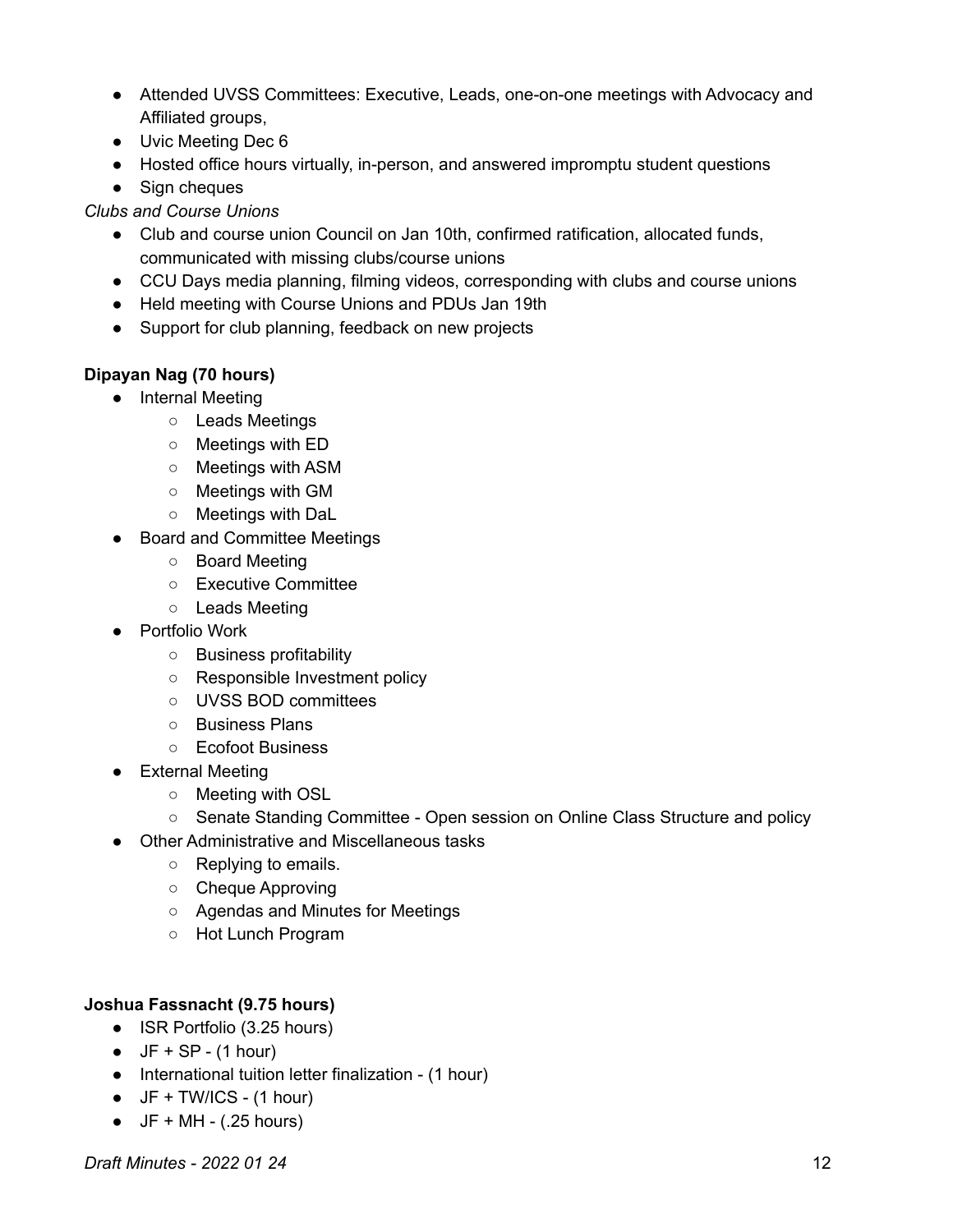- International events planning (1 hour)
- Emails & Admin (2.5 hours)
- ISR Manual Drafting (1.5 hour)
- Policy Committee (1 hour)
- Peer Support Centre Committee (1 hours)

### **Rowan Froese (3.75 hours)**

- Events Committee (0.75 hrs)
- Meeting with Student Affairs (0.5hrs)
- Food Bank Volunteering (2 hrs)
- Other Office PR (0.5 hrs)

# **Hailey Chutter (1 hour)**

- Divest polls 30 min
- Emails and communication 30min

# **Nigel Bisnar (3.25 hrs)**

- Events Committee (0.75hrs)
- Policy Development Committee (0.5hrs)
- Health and Dental Appeals (0.5hrs)
- Meeting with Dip & Prepping Motion for Board Meeting (0.75)
- Ecofoot outreach & emails (0.75)

# **Deborah Berman (3 hours)**

- Portfolio meeting (1.0 hours)
- Events Committee (0.75 hours)
- PD Committee (0.5 hours)
- Annual Survey Prep (0.75 hours)

# **Siddharth Pathak (6.5hrs)**

- Events Committee (1hr)
- C&CU Days (5hrs)
- $\bullet$  Emails (0.5hr)

# **Kishal Scholz (1.75 hours)**

- Correspondence (0.75 hours)
- Events Committee (1 hour)

# **Kai Muir (4 hours)**

- Emails, .5
- Misc. meetings, .5
- GEM meeting, 1
- Anti-transphobia statement, 1
- GEM events prep, 1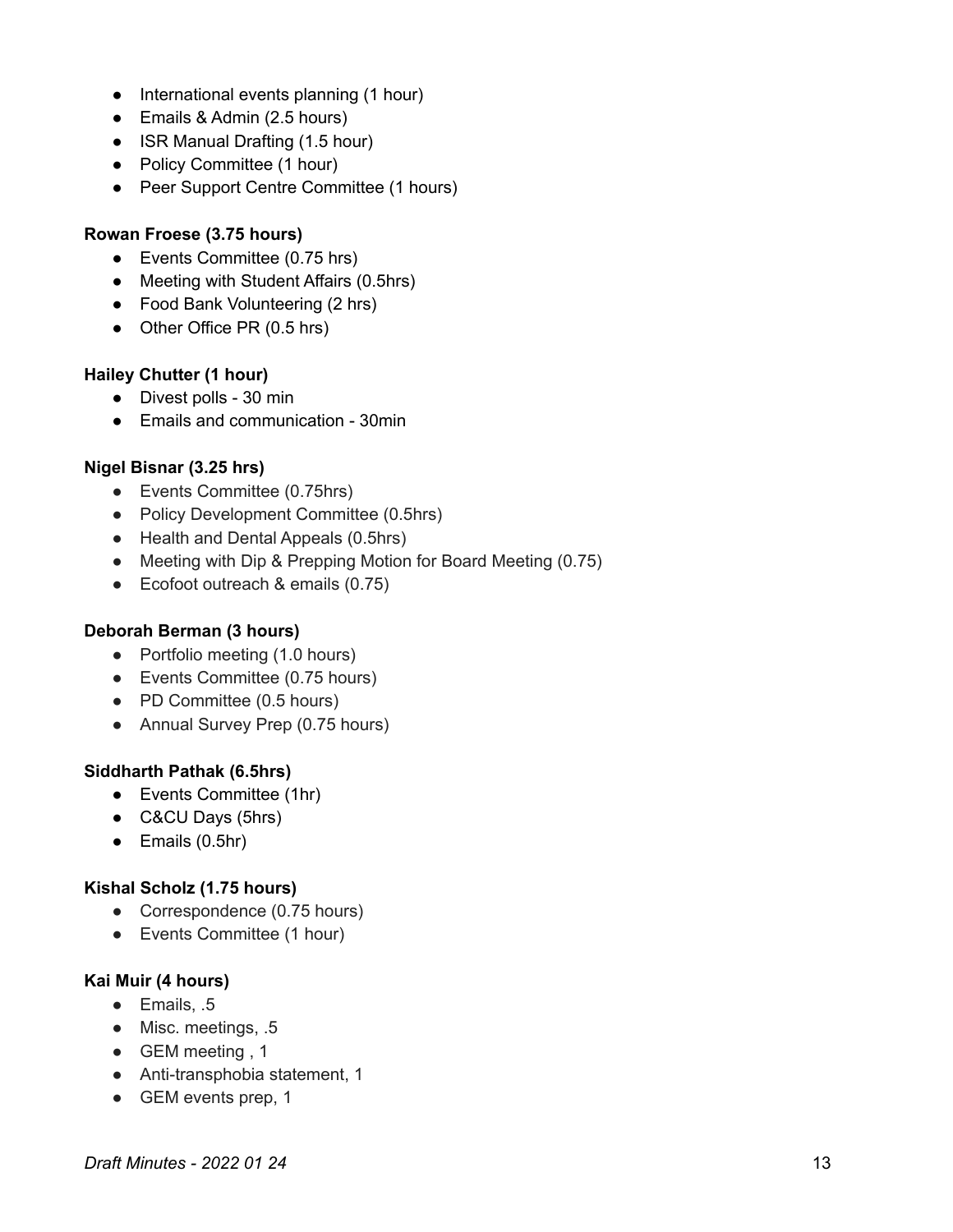# **Effy Taylor (4 hours)**

- $\bullet$  Statement regarding transphobia  $-3$  hours
- $\bullet$  Media interviews  $-1$  hour

# **Delicia Jacobs (42 hours)**

- Meetings (from advocacy to regular weekly staff meetings)
- Emails/phone organization/housekeeping
- AGM Prep
- SSD Staffing
- Editing/Auditing/Brainstorming/Planning Programs, Events, and Workshops for the upcoming term